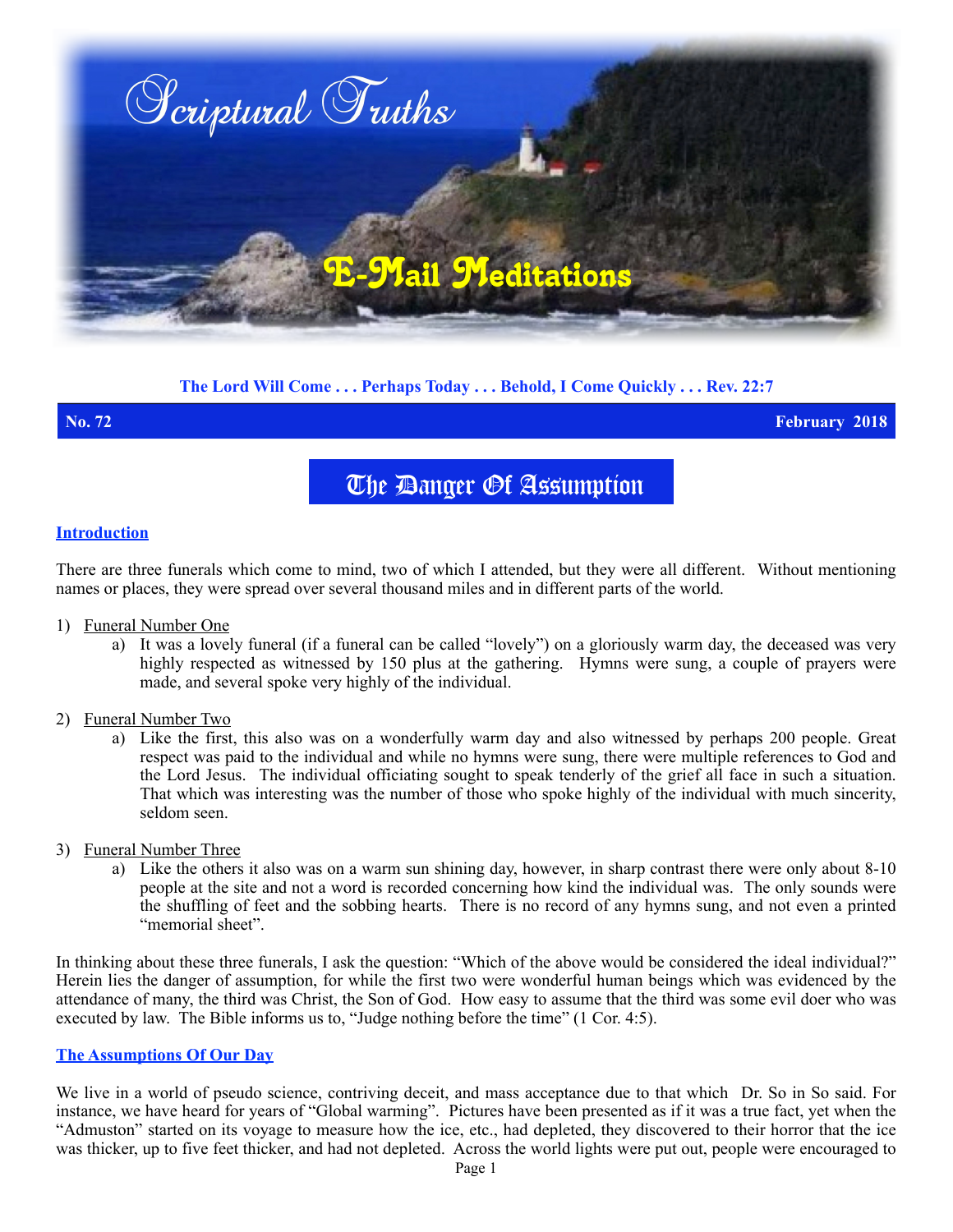cycle, cars which ran on electricity were all the developments of false data and wholesale acceptance because So in So said it. People assumed he knew more than they. It is also the same on the religious level. People are being led astray by the questioning or accepting the assumptions of others. For instance, in Bristol on September 18th 2014, the Archbishop of Canterbury, Justin Welby, said that he questioned the existence of God! This man who is the professed "spiritual" leader of some eighty million Anglicans, told his audience that sometimes he would ask God, ". . . isn't it about time you did something - if you're there?" Those last three words speak volumes. How many Anglicans will now also question God for if the highest religious leader indicated the questioning of God's existence, then, in their minds, there must be an element of truth in it.

It is by many a denial or assumption that God does not exist. It is my belief that behind every face of bravado in the denial of God is a fearful individual, who like the proverbial ostrich, would rather deny God exists than face such a reality. While healthy and alive it is easy to deny the hereafter and blindly assume that when an individual dies he is like a dog, no future, just going down as a name in history. This leads me to the question, "Why do I believe there is God?"

The denial of the existence of God is an opinion, a faith opinion, a belief, a choice made, which leads to the observation. Since a belief is always based on evidence, the question becomes, "What is the evidence no one such as God exists?" Let's face it, "Because" is not an answer. Rather give factual, provable, observable evidences that God does not exist or acknowledge that it is just an assumption that one hopes is true. Even when the atheist association of the UK had signs put on various buses, the only thing they could say was, "God does probably not exist" or similar wording. They could not state it as a fact for they have zero evidence for their belief.

# **Why Do I Believe God Is?**

The reasons are many but I will mention just a few.

- a) The cosmos
- b) The conditions for life to be maintained of any form
- c) The animosity and rejection of God and the scriptures
- d) The survival of Israel
- e) The orderliness of the universe
- f) The unveiling of truths no one other than the Creator would know
- g) The personal experiences of people which go far beyond coincidence
- h) The one hundred percent accuracy of the Bible in the original writings
- i) The perfections of creation
- j) The second law of thermodynamics

In this paper we will only consider the first of these.

# **The Cosmos**

- a) The book of Genesis begins with a sweeping statement which indicates a number of truths. It states, "In the beginning God created the heaven and the earth" (Gen. 1:1). This verse clearly teaches that the heaven and the earth had a beginning, and that beginning was the result of a creative act of God.
- b) When that beginning was we cannot tell for we have no idea if any time expired between when God made the earth and began the reconstruction of it. There can be no doubt that when it was created it had the appearance and characteristics of duration just as Adam and Eve had the appearance of grown adults, or the vegetation in the garden had the appearance of age.
- c) In this simple ten word statement God refutes some of the false teachings man has devised. It stands like a sentinel against:
	- 1. Atheism, for "in the beginning GOD"
	- 2. Pantheism, (the doctrine that God and the universe are one) for, "In the beginning GOD created the heaven and the earth"
	- 3. Fatalism (the doctrine of chance), for "GOD created"
	- 4. Materialism (the doctrine that matter has always existed) for, "In the beginning God CREATED".
- d) "In the beginning God created the heaven" (Gen. 1:1) and that included "black holes", "galaxies", plants etc. Then almost as an off the cuff statement, "He made the stars also" (Gen. 1:16). Apart from the Genesis record, both the psalmist and Paul also tell of why God created the sun, moon, and stars, etc. (Gen. 1:14-16). The Psalmist wrote, "The firmament sheweth His handywork" (Psa. 19:1-2). Paul wrote that they declare both His "eternal power and Godhead" (Rom. 1:20). For almost 2000 years it was denied that there was a beginning, so where did the heavens and universe come from? Those who deny the existence of God are reduced to two arguments. Regarding the beginning of the cosmos, though the greatest minds do acknowledge it did have a